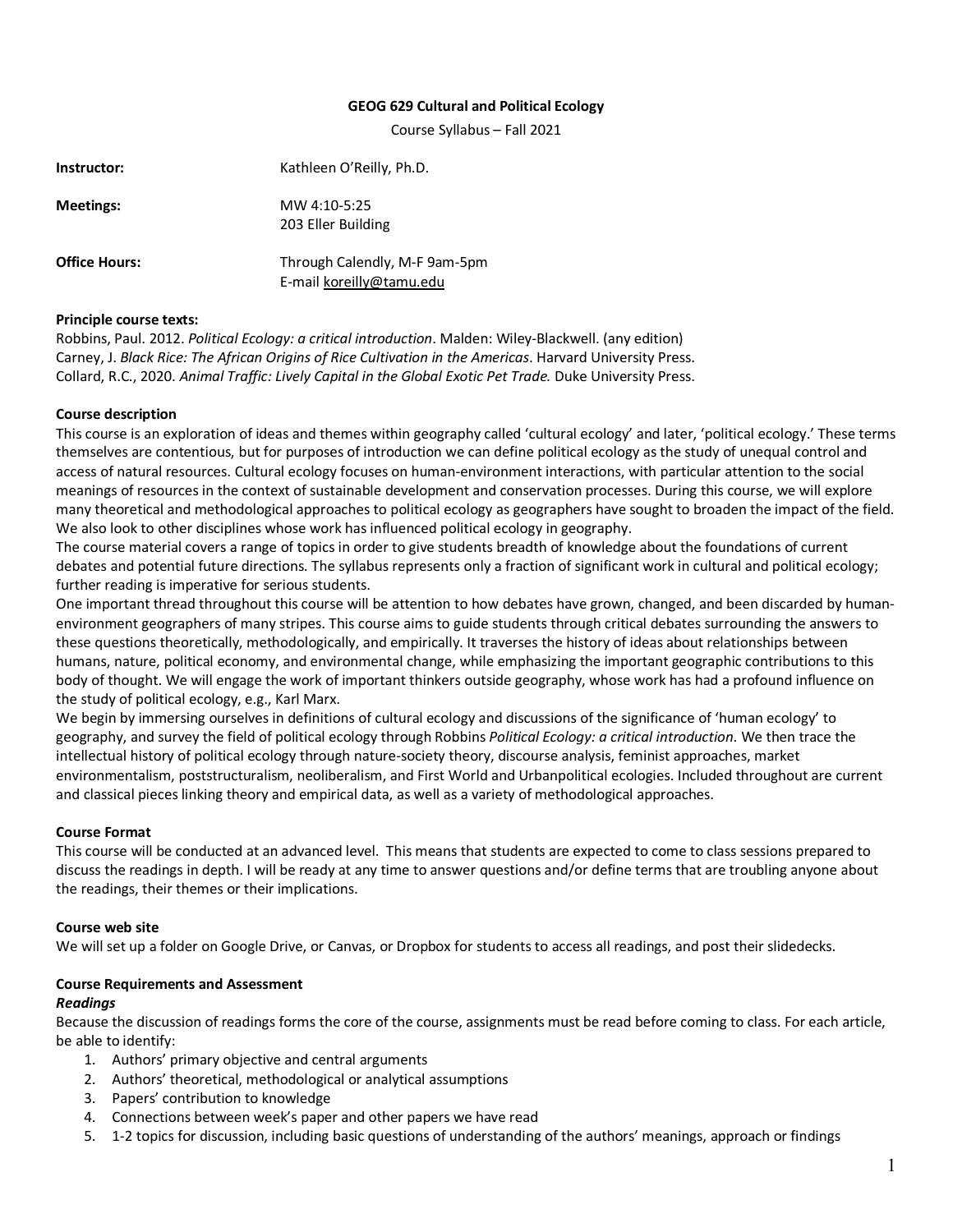Be prepared to do additional reading to help you make sense of the articles under consideration

# *Participation*

**All students are expected to be in class every day, prepared to participate and discuss.** You will be graded on participation. Participation involves more than simply showing up. It entails contributing to discussion with thoughtful comments and questions about the material. You will be evaluated on your contributions to each class. For further information on the Texas A&M University attendance policy refer to http://student-rules.tamu.edu/rule7.htm

Your participation includes **creating and presenting a brief slidedeck** of not more than 5 slides addressing items 1-5 above. Bring this slidedeck to class on your laptop and we'll find the best way to make it visible to the entire class. Each student will create one slidedeck per week. That means that not all articles will have slidedecks to guide discussion.

You are not assessed on what you say in class—please feel free in this regard. You may be brilliant or less-than-brilliant on any given day, but that is not the point. **The point of participation is 1) to come-as-you-are; 2) to learn about political ecology, academic inquiry, and research production; 3) to help your classmates learn by taking risks yourself when you contribute to discussion.** *Book Review*

All students will write a book review over *Animal Traffic*. Instructions on how to write a book review will be given in class. *Research Paper*

A 20-25 page research paper is required for students. The topic will be selected by you, and you will discuss it with me in advance. The topic must be clearly related to the course, but I encourage you to use the opportunity to develop your own research interests. Write this paper as you would the preliminary sections of a publishable paper, with an introduction to the problem, thorough literature review and critical discussion of theory. Use Chicago Style for your bibliography. (This is the *Annals of the AAG* format. Aim high!) The following website offers some basic guidance on writing a literature review should you need assistance: http://library.ucsc.edu/ref/howto/literaturereview.html. I am also available to help.

| Gradina            |                    |
|--------------------|--------------------|
| <b>Final Paper</b> | 100pts             |
| <b>Book review</b> | 50 <sub>p</sub> ts |
| Participation      | 150pts             |
| Total              | 300pts             |

The grade breakdown is as follows:

| A 90-100       | 225           |
|----------------|---------------|
| B 80-89        | 200           |
| C 70-79        | 175           |
| D 60-69        | 150           |
| F 59 and below | below 150 pts |
|                |               |

#### **Classroom Policies**

Graduate level discussion involves taking risks with ideas, questions, and insights. For this reason it is imperative that we all behave respectfully towards others. TAMU is committed to providing an educational and work climate that is conducive to the personal and professional development of each individual. See http://student-rules.tamu.edu

# **University Policies**

#### **Attendance Policy**

The university views class attendance and participation as an individual student responsibility.

Students are expected to attend class and to complete all assignments.

Please refer to Student Rule 7 in its entirety for information about excused absences, including definitions, and related documentation and timelines.

# **Makeup Work Policy**

Students will be excused from attending class on the day of a graded activity or when attendance contributes to a student's grade, for the reasons stated in Student Rule 7, or other reason deemed appropriate by the instructor.

Please refer to Student Rule 7 in its entirety for information about makeup work, including definitions, and related documentation and timelines.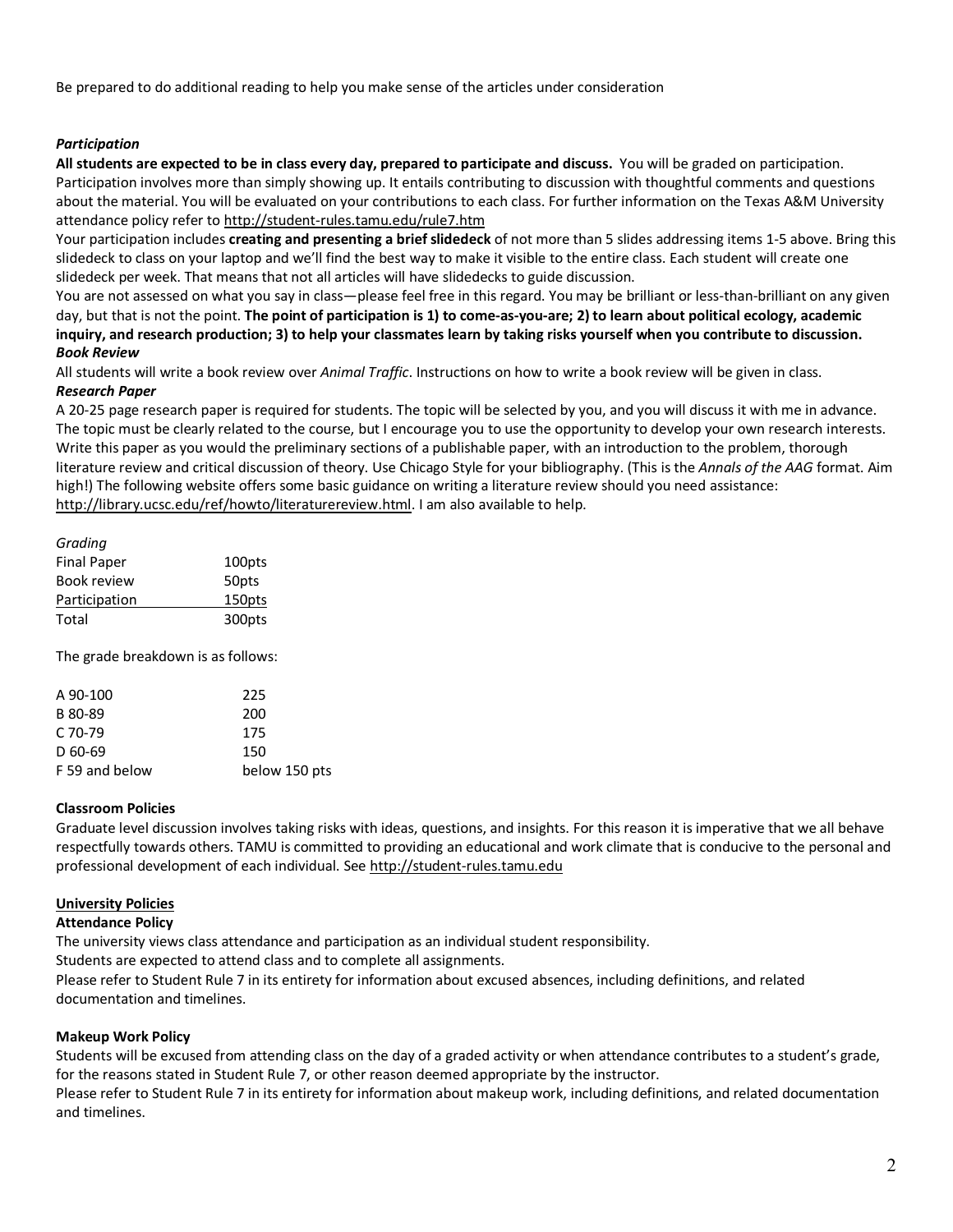Absences related to Title IX of the Education Amendments of 1972 may necessitate a period of more than 30 days for make-up work, and the timeframe for make-up work should be agreed upon by the student and instructor" (Student Rule 7, Section 7.4.1). "The instructor is under no obligation to provide an opportunity for the student to make up work missed because of an unexcused absence" (Student Rule 7, Section 7.4.2).

Students who request an excused absence are expected to uphold the Aggie Honor Code and Student Conduct Code. (See Student Rule 24.)

# **Academic Integrity Statement and Policy**

"An Aggie does not lie, cheat or steal, or tolerate those who do."

"Texas A&M University students are responsible for authenticating all work submitted to an instructor. If asked, students must be able to produce proof that the item submitted is indeed the work of that student. Students must keep appropriate records at all times. The inability to authenticate one's work, should the instructor request it, may be sufficient grounds to initiate an academic misconduct case" (Section 20.1.2.3, Student Rule 20).

You can learn more about the Aggie Honor System Office Rules and Procedures, academic integrity, and your rights and responsibilities at https://aggiehonor.tamu.edu.

*NOTE: Faculty associated with the main campus in College Station should use this Academic Integrity Statement and Policy. Faculty not on the main campus should use the appropriate language and location at their site.* 

# **Americans with Disabilities Act (ADA) Policy**

Texas A&M University is committed to providing equitable access to learning opportunities for all students. If you experience barriers to your education due to a disability or think you may have a disability, please contact Disability Resources in the Student Services Building or at (979) 845-1637 or visit https://disability.tamu.edu. Disabilities may include, but are not limited to attentional, learning, mental health, sensory, physical, or chronic health conditions. All students are encouraged to discuss their disability related needs with Disability Resources and their instructors as soon as possible.

*NOTE: Faculty associated with the main campus in College Station should use this Americans with Disabilities Act Policy statement. Faculty not on the main campus should use the appropriate language and location at their site.* 

# **Title IX and Statement on Limits to Confidentiality**

Texas A&M University is committed to fostering a learning environment that is safe and productive for all. University policies and federal and state laws prohibit gender-based discrimination and sexual harassment, including sexual assault, sexual exploitation, domestic violence, dating violence, and stalking.

With the exception of some medical and mental health providers, all university employees (including full and part-time faculty, staff, paid graduate assistants, student workers, etc.) are Mandatory Reporters and must report to the Title IX Office if the employee experiences, observes, or becomes aware of an incident that meets the following conditions (see University Rule 08.01.01.M1): - The incident is reasonably believed to be discrimination or harassment.

- The incident is alleged to have been committed by or against a person who, at the time

of the incident, was (1) a student enrolled at the University or (2) an employee of the University.

Mandatory Reporters must file a report regardless of how the information comes to their attention – including but not limited to face-to-face conversations, a written class assignment or paper, class discussion, email, text, or social media post. Although Mandatory Reporters must file a report, in most instances, a person who is subjected to the alleged conduct will be able to control how the report is handled, including whether or not to pursue a formal investigation. The University's goal is to make sure you are aware of the range of options available to you and to ensure access to the resources you need.

Students wishing to discuss concerns in a confidential setting are encouraged to make an appointment with Counseling and Psychological Services (CAPS).

Students can learn more about filing a report, accessing supportive resources, and navigating the Title IX investigation and resolution process on the University's Title IX webpage.

# **Statement on Mental Health and Wellness**

Texas A&M University recognizes that mental health and wellness are critical factors that influence a student's academic success and overall wellbeing. Students are encouraged to engage in healthy self-care by utilizing the resources and services available from Counseling & Psychological Services (CAPS). Students who need someone to talk to can call the TAMU Helpline (979-845-2700) from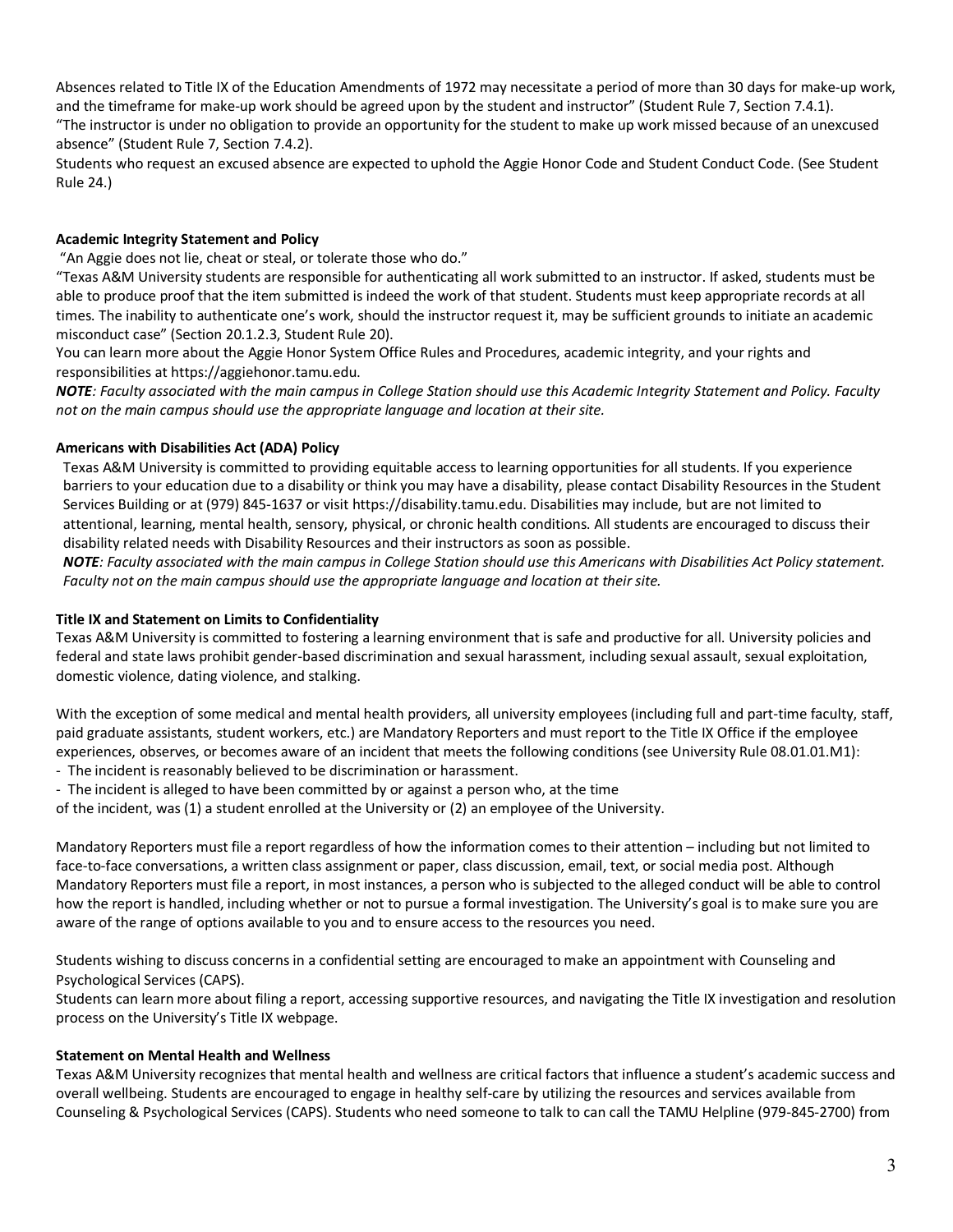4:00 p.m. to 8:00 a.m. weekdays and 24 hours on weekends. 24- hour emergency help is also available through the National Suicide Prevention Hotline (800- 273-8255) or at https://suicidepreventionlifeline.org.

# **COVID-19**

- If you have not already done so, please be sure to take your COVID test prior to September 10, 2021. Information about testing locations can be found at tx.ag/GetTested.
- As a reminder, vaccines are readily available on campus through Student Health Services or through your health care provider and pharmacies in the community. Texas A&M encourages you to take advantage of these opportunities and become vaccinated. If you are vaccinated and can provide proof, you become eligible for a random drawing that will provide the winners with one of a number of prizes. More details will follow regarding drawing rules. For more information on the incentive program, please see this fall 2021 update.
- Close contact for COVID-19 continues to be defined as being within 6 feet of an infected individual for a cumulative 15 minutes, with or without a mask, within a 24-hour period.
- If a student has been exposed to someone who has tested positive for COVID-19, they must use the COVID-19 report form.
- Procedures for those exposed to infected individual or ill: www.tamu.edu/coronavirus/sick-campusmembers/exposed.html)
- Students requesting an excused absence must provide documentation consistent with Student Rule 7. Students may use positive test notifications generated by the COVID-19 report form for documentation purposes. Students must understand that falsification of these reports constitutes a violation of Student Rule 24.4.1 and the Aggie Honor Code.
- Students requesting an excused absence must provide appropriate documentation per Student Rule 7 and will be allowed to recover from the illness before making up missed work.
- Students quarantining for exposure should not attend in-person classes but are expected to keep up with course work in collaboration with the instructor of record.

# *Copyrights*

All course materials are copyrighted. These materials include but are not limited to syllabi, quizzes, exams, lab problems, in-class materials, review sheets, and additional problem sets. Because these materials are copyrighted, you do not have the right to copy the handouts, unless permission is expressly granted. Taping and reproducing of course material for other than personal use will be regarded as copyright infringement and referred to University lawyers for action. Before recording, ask me first. Professional notetakers must be enrolled in this course (university policy) and receive my permission prior to any commercial transaction involving course notes (state law).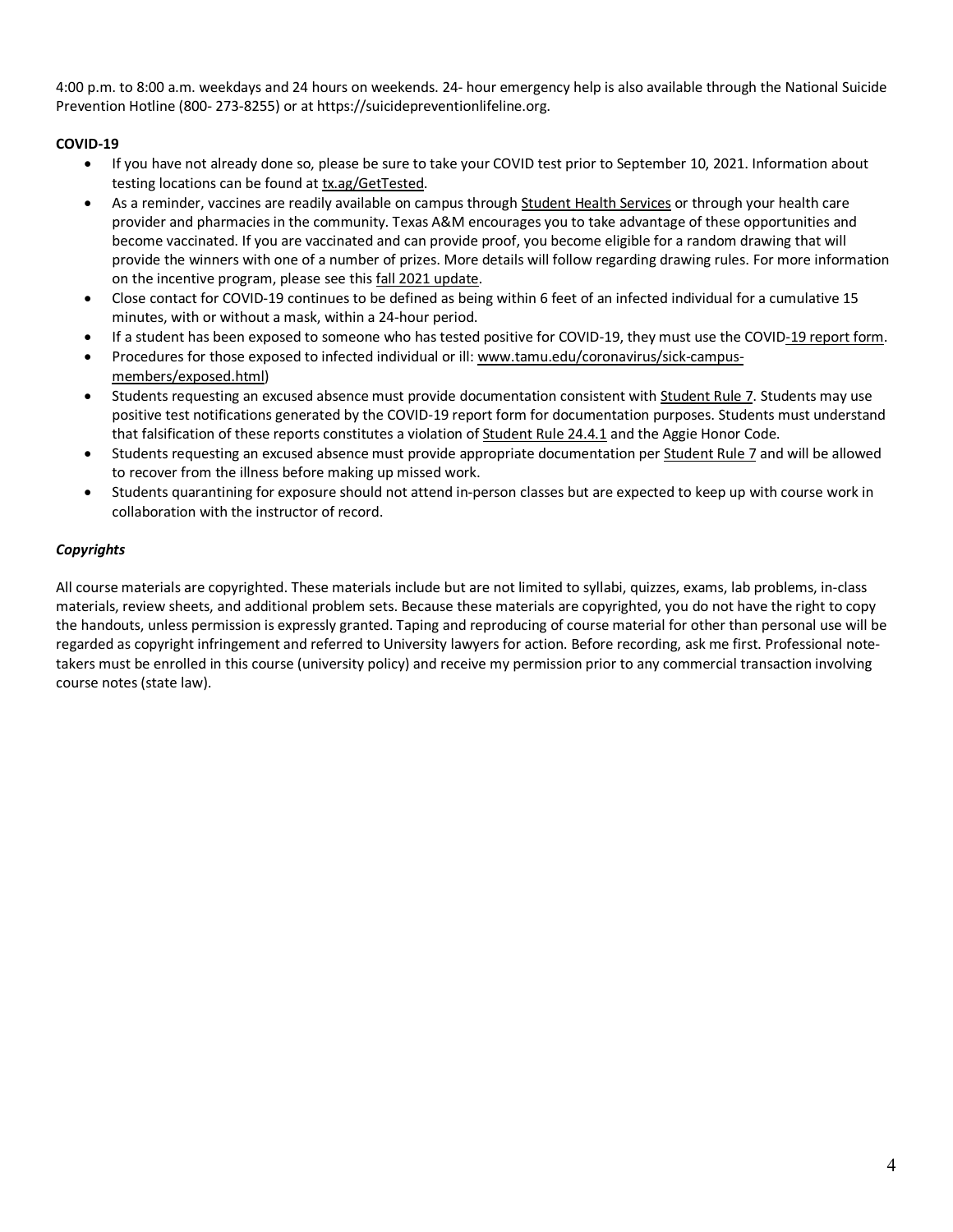| <b>WEEK</b>  | <b>DATE</b> | <b>THEMES</b>                                          | <b>Monday</b>                                                                                                                                                                 | Wednesday                                                                                                                                                                                          |
|--------------|-------------|--------------------------------------------------------|-------------------------------------------------------------------------------------------------------------------------------------------------------------------------------|----------------------------------------------------------------------------------------------------------------------------------------------------------------------------------------------------|
|              |             |                                                        |                                                                                                                                                                               |                                                                                                                                                                                                    |
| $\mathbf{1}$ | 8/30/21     | Introduction                                           | No Class, Read Robbins                                                                                                                                                        | No Class, Read Robbins                                                                                                                                                                             |
|              |             |                                                        |                                                                                                                                                                               |                                                                                                                                                                                                    |
| $\mathbf{2}$ | 9/6/21      | <b>Beginnings</b>                                      | Robbins                                                                                                                                                                       | Robbins                                                                                                                                                                                            |
|              |             |                                                        | Denevan, William. 1983. Adaptation, variation, and<br>cultural geography. Professional Geographer. 35:399-407                                                                 | Watts, M. 1983. "On the poverty of theory: natural hazards<br>research in context". In Interpretations of calamity, ed. K<br>Hewitt, pp. 231-262. Boston: Allen and Unwin.                         |
|              |             |                                                        |                                                                                                                                                                               |                                                                                                                                                                                                    |
| 3            | 13-Sep      | <b>Early Classics</b>                                  | Blaikie, P. and H. Brookfield. 1987. Land Degradation and<br>Society. Chapters 1, 4, and 10A.                                                                                 | Cronon, W. 1996. Uncommon Ground: Rethinking the Human<br>Place in Nature. Norton. Chapter "The Trouble with Wilderness"                                                                           |
|              |             |                                                        | Bassett, T.J. 1988. "The Political Ecology of Peasant-Herder<br>Conflicts in the Northern Ivory Coast." Annals of the<br>Association of American Geographers. 78(3): 453-472. | Demeritt, D. 2002. What is the 'social construction of nature'? A<br>typology and sympathetic critique. Progress in Human<br>Geography 26:767-790.                                                 |
|              |             |                                                        | Rocheleau, D. and L Ross. 1995. "Trees as tools, trees as<br>text: Struggles over resources in Zambrana-Chacuey,<br>Dominican Republic". Antipode 27: 407-428.                | Forsyth, T. (2003). Critical Political Ecology: The Politics of<br>Environmental Science. London, Routledge. pp. 1-22                                                                              |
|              |             |                                                        |                                                                                                                                                                               |                                                                                                                                                                                                    |
|              | 20-Sep      | <b>Neoliberalism</b><br>& Ecosystem<br><b>Services</b> | McCarthy, J. and Prudham, S. 2004. Neoliberal nature and<br>the nature of neoliberalism. Geoforum. 35:275-283.                                                                | McAfee, K. (1999). "Selling Nature to Save it? Biodiversity and<br>the Green Developmentalism." Environment and Planning D:<br>Society and Space 17(2): 133-154.                                   |
|              |             |                                                        | Castree, N. (2008). Neoliberalising nature: The logics of<br>deregulation and reregulation. Environment and Planning<br>A, 40(1), 131-152. https://doi.org/10.1068/a3999      | Shapiro-Garza, E. (2013). Contesting the market-based nature of<br>Mexico's national payments for ecosystem services programs:<br>Four sites of articulation and hybridization. Geoforum. 26, 5-15 |
|              |             |                                                        | Prudham, S. 2004. Poisoning the well: neoliberalism and<br>the contamination of municipal water in Walkerton,<br>Ontario. Geoforum. 35:343-359.                               | Dempsey, J. and D.C. Suarez. 2016. Arrested Development? The<br>Promises and Paradoxes of "Selling Nature to Save It." Annals of<br>the Association of American Geographers. 106(3): 653-671       |
|              |             |                                                        |                                                                                                                                                                               |                                                                                                                                                                                                    |
|              |             |                                                        |                                                                                                                                                                               |                                                                                                                                                                                                    |
|              |             |                                                        |                                                                                                                                                                               |                                                                                                                                                                                                    |
|              |             |                                                        |                                                                                                                                                                               |                                                                                                                                                                                                    |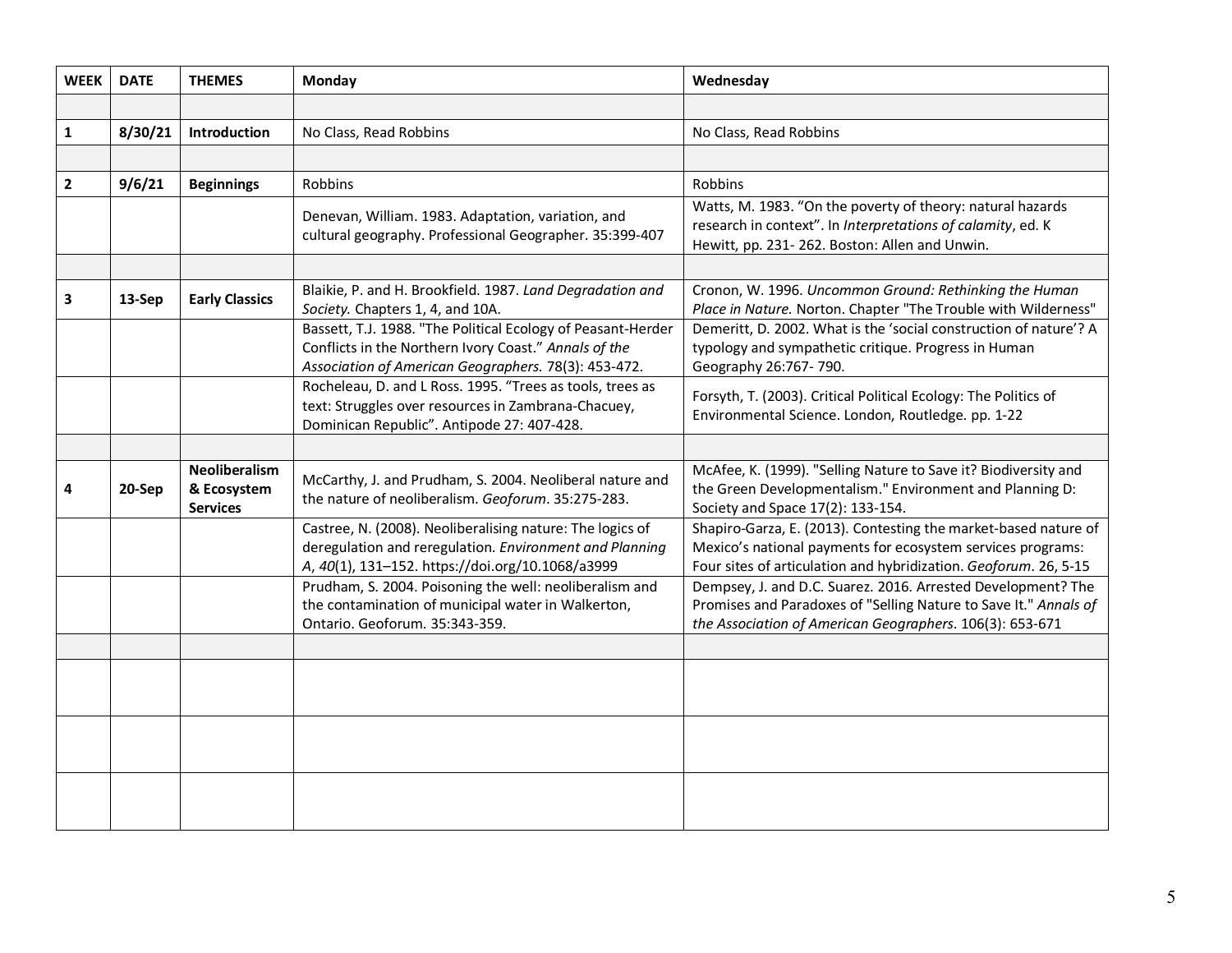| 5 | 27-Sep | Anthropocene                     | Ribot, J. (2014). Cause and response: vulnerability and<br>climate in the Anthropocene. Journal of Peasant Studies.<br>https://doi.org/10.1080/03066150.2014.894911                                  | Davis, H., & Todd, Z. (2017). On the Importance of a Date, or,<br>Decolonizing the Anthropocene. ACME: An International Journal<br>for Critical Geographies, 16(4), 761-780. Retrieved from<br>https://www.acme-<br>journal.org/index.php/acme/article/view/1539      |
|---|--------|----------------------------------|------------------------------------------------------------------------------------------------------------------------------------------------------------------------------------------------------|-----------------------------------------------------------------------------------------------------------------------------------------------------------------------------------------------------------------------------------------------------------------------|
|   |        |                                  | Haraway, D. (2015). Anthropocene, Capitalocene,<br>Plantationocene, Chthulhucene: Making Kin.<br>Environmental Humanities, 6, 159-165.                                                               | Davis, J., Moulton, A. A., Van Sant, L., & Williams, B. (2019).<br>Anthropocene, Capitalocene,  Plantationocene?: A Manifesto<br>for Ecological Justice in an Age of Global Crises. Geography<br>Compass, 13(5), 1-15. https://doi.org/10.1111/gec3.12438             |
|   |        |                                  | intentionally blank                                                                                                                                                                                  | Fagan, M. (2019). On the dangers of an Anthropocene epoch:<br>Geological time, political time and post-human politics. Political<br>Geography, 70, 55-63.<br>https://doi.org/10.1016/j.polgeo.2019.01.008                                                             |
|   |        |                                  |                                                                                                                                                                                                      |                                                                                                                                                                                                                                                                       |
| 6 | 4-Oct  | <b>Feminist PE</b>               | O'Reilly, K. 2006. "'Traditional' women, 'modern' water:<br>Linking gender and commodification in Rajasthan,<br>India." Geoforum, 37:958-972.                                                        | Schroeder, R. A. (1993). Shady practice: gender and the political<br>ecology of resource stabilization in Gambian garden/orchards.<br>Economic Geography. https://doi.org/10.2307/143594                                                                              |
|   |        |                                  | Rocheleau, D., Thomas-Slayter, B., & Wangari, E. (1996).<br>Feminist Political Ecology: Global Issues and Local<br>Experiences. London: Routledge.<br>https://doi.org/10.2307/3060380                | Elmhirst, R. (2011). Introducing new feminist political ecologies.<br>Geoforum, 42(2), 129-132.<br>https://doi.org/10.1016/j.geoforum.2011.01.006                                                                                                                     |
|   |        |                                  | Moeckli, J. and B. Braun 2001. Gendered Natures:<br>Feminism, Politics, and Social Nature. Social Nature:<br>Theory, Practice, and Politics. N. Castree and B. Braun.<br>London, Blackwell: 112-132. | Jarosz, L. (2011). Nourishing women: toward a feminist political<br>ecology of community supported agriculture in the United<br>States. Gender, Place & Culture, 18(3), 307-326.<br>https://doi.org/10.1080/0966369X.2011.565871                                      |
|   |        |                                  |                                                                                                                                                                                                      |                                                                                                                                                                                                                                                                       |
| 7 | 11-Oct | <b>Essential</b>                 | Carney, Black Rice                                                                                                                                                                                   | Carney, Black Rice                                                                                                                                                                                                                                                    |
|   |        |                                  |                                                                                                                                                                                                      |                                                                                                                                                                                                                                                                       |
| 8 | 18-Oct | First Worlds &<br>Decolonization | McCarthy, J. (2002) First World Political Ecology: Lessons<br>from the Wise Use Movement, Environment and Planning<br>A. 34(7): 1281-1302.                                                           | Zanotti, L., Carothers, C., Apok, C., Huang, S., Coleman, J., &<br>Ambrozek, C. (2020). Political ecology and decolonial research:<br>Co-production with the inupiat in Utqiagvik. Journal of Political<br>Ecology, 27(1), 43-66. https://doi.org/10.2458/v27i1.23335 |
|   |        |                                  | Robbins, P., & Sharp, J. T. 2003. "Producing and consuming<br>chemicals: the moral economy of the American lawn."<br>Economic Geography, 79(4): 425-451.                                             | Li, T. M. (2000). Articulating Indigenous Identity in Indonesia:<br>Resource Politics and the Tribal Slot. Source: Comparative<br>Studies in Society and History, 42(1), 149-179.<br>https://doi.org/10.1017/S0010417500002632                                        |
|   |        |                                  | Biehler, D. and Simon, G. 2011. The great indoors:<br>Research frontiers on indoor environments as active<br>political ecological spaces. Progress in Human Geography,<br>35: 172-192.               | Curley, A. (2019). T'áá hwó ají t'éego and the Moral Economy of<br>Navajo Coal Workers. Annals of the American Association of<br>Geographers, 109(1), 71-86.<br>https://doi.org/10.1080/24694452.2018.1488576                                                         |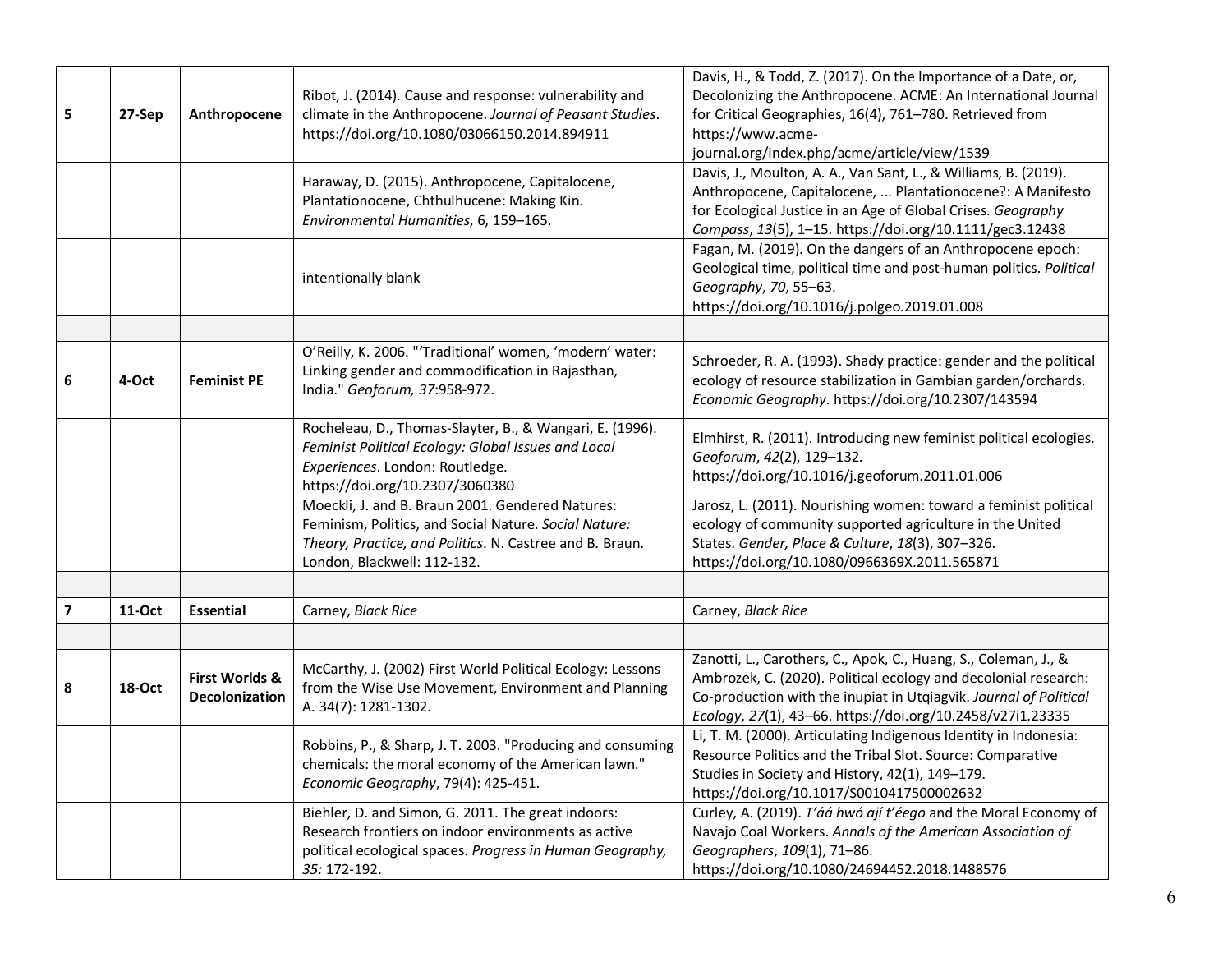| 9  | 25-Oct | <b>Urban PE</b>                    | Heynen, N. (2014). Urban political ecology I: The urban<br>century. Progress in Human Geography, 38(4), 598-604.<br>https://doi.org/10.1177/0309132513500443                                                               | Lawhon, M., Ernstson, H., & Silver, J. (2014). Provincializing<br>urban political ecology: Towards a situated UPE through African<br>urbanism. Antipode, 46(2), 497-516.<br>https://doi.org/10.1111/anti.12051n                 |
|----|--------|------------------------------------|----------------------------------------------------------------------------------------------------------------------------------------------------------------------------------------------------------------------------|---------------------------------------------------------------------------------------------------------------------------------------------------------------------------------------------------------------------------------|
|    |        |                                    | Heynen, N. (2016). Urban political ecology II: The                                                                                                                                                                         | Doshi, S. (2017). Embodied urban political ecology: five                                                                                                                                                                        |
|    |        |                                    | abolitionist century. Progress in Human Geography, 40(6),<br>839-845. https://doi.org/10.1177/0309132515617394                                                                                                             | propositions. Area, 49(1), 125-128.<br>https://doi.org/10.1111/area.12293                                                                                                                                                       |
|    |        |                                    | Heynen, N. (2018). Urban political ecology III: The feminist                                                                                                                                                               | Ranganathan, M., & Bratman, E. (2021). From Urban Resilience                                                                                                                                                                    |
|    |        |                                    | and queer century. Progress in Human Geography.<br>https://doi.org/10.1177/0309132517693336                                                                                                                                | to Abolitionist Climate Justice in Washington, DC. Antipode<br>53(1), 115-137.                                                                                                                                                  |
|    |        |                                    |                                                                                                                                                                                                                            |                                                                                                                                                                                                                                 |
|    |        |                                    | Emel, J. and Roberts, R. 1995: Institutional form and its                                                                                                                                                                  | Linton, J., & Budds, J. (2014). The hydrosocial cycle: Defining                                                                                                                                                                 |
| 10 | 1-Nov  | <b>Institutions &amp;</b><br>Water | effect on environmental change: the case of groundwater<br>in the southern High Plains. Annals of the Association of<br>American Geographers 85, 664-83.                                                                   | and mobilizing a relational-dialectical approach to water.<br>Geoforum, 57, 170-180.<br>http://doi.org/10.1016/j.geoforum.2013.10.008                                                                                           |
|    |        |                                    | Harris, Leila. 2009. Gender and emergent water                                                                                                                                                                             |                                                                                                                                                                                                                                 |
|    |        |                                    | governance: comparative overview of neoliberalized<br>natures and gender dimensions of privatization,<br>devolution and marketization. Gender, Place and Culture<br>16 (4):387-408.                                        | Birkenholtz, T. (2016). Dispossessing irrigators: Water grabbing,<br>supply-side growth and farmer resistance in India. Geoforum,<br>69, 94-105. https://doi.org/10.1016/j.geoforum.2015.12.014                                 |
|    |        |                                    | Li, T. M. (2007) Practices of assemblage and community<br>forest management, Economy and Society, 36(2): 263-293.<br>DOI: 10.1080/03085140701254308                                                                        | Karpouzoglou, T., & Vij, S. (2017). Waterscape: a perspective for<br>understanding the contested geography of water. Wiley<br>Interdisciplinary Reviews: Water, 4(3), e1210.<br>https://doi.org/10.1002/wat2.1210               |
|    |        |                                    |                                                                                                                                                                                                                            |                                                                                                                                                                                                                                 |
| 11 | 8-Nov  | Race & the<br><b>Body</b>          | Sultana, F. (2012). Producing Contaminated Citizens:<br>Toward a Nature-Society Geography of Health and Well-<br>Being. Annals of the Association of American Geographers.<br>https://doi.org/10.1080/00045608.2012.671127 | Tschakert, P. (2012). From impacts to embodied experiences:<br>Tracing political ecology in climate change research. Geografisk<br>Tidsskrift. https://doi.org/10.1080/00167223.2012.741889                                     |
|    |        |                                    | Guthman, Julie 2012. Weighing In: Obesity, Food Justice,<br>and the Limits of Capitalism. Berkeley: University of<br>California Press. Chapters 1 & 3                                                                      | Truelove, Y., & O'Reilly, K. (2020). Making India's cleanest city:<br>Sanitation, intersectionality, and infrastructural violence.<br>Environment and Planning E: Nature and Space.<br>https://doi.org/10.1177/2514848620941521 |
|    |        |                                    | Mansfield, B. 2012. Race and the new epigenetic<br>biopolitics of environmental health. BioSocieties, 7: 352-<br>372.                                                                                                      | Pulido, L., Bruno, T., Faiver-Serna, C. & C. Galentine.<br>Environmental Deregulation, Spectacular Racism, and White<br>Nationalism in the Trump Era. Annals of the American<br>Association of Geographers, 109(2), 520-532,    |
|    |        |                                    |                                                                                                                                                                                                                            |                                                                                                                                                                                                                                 |
| 12 | 15-Nov | <b>Final Papers</b>                | Final papers one-on-one meetings                                                                                                                                                                                           | Animal Traffic book review preparation                                                                                                                                                                                          |